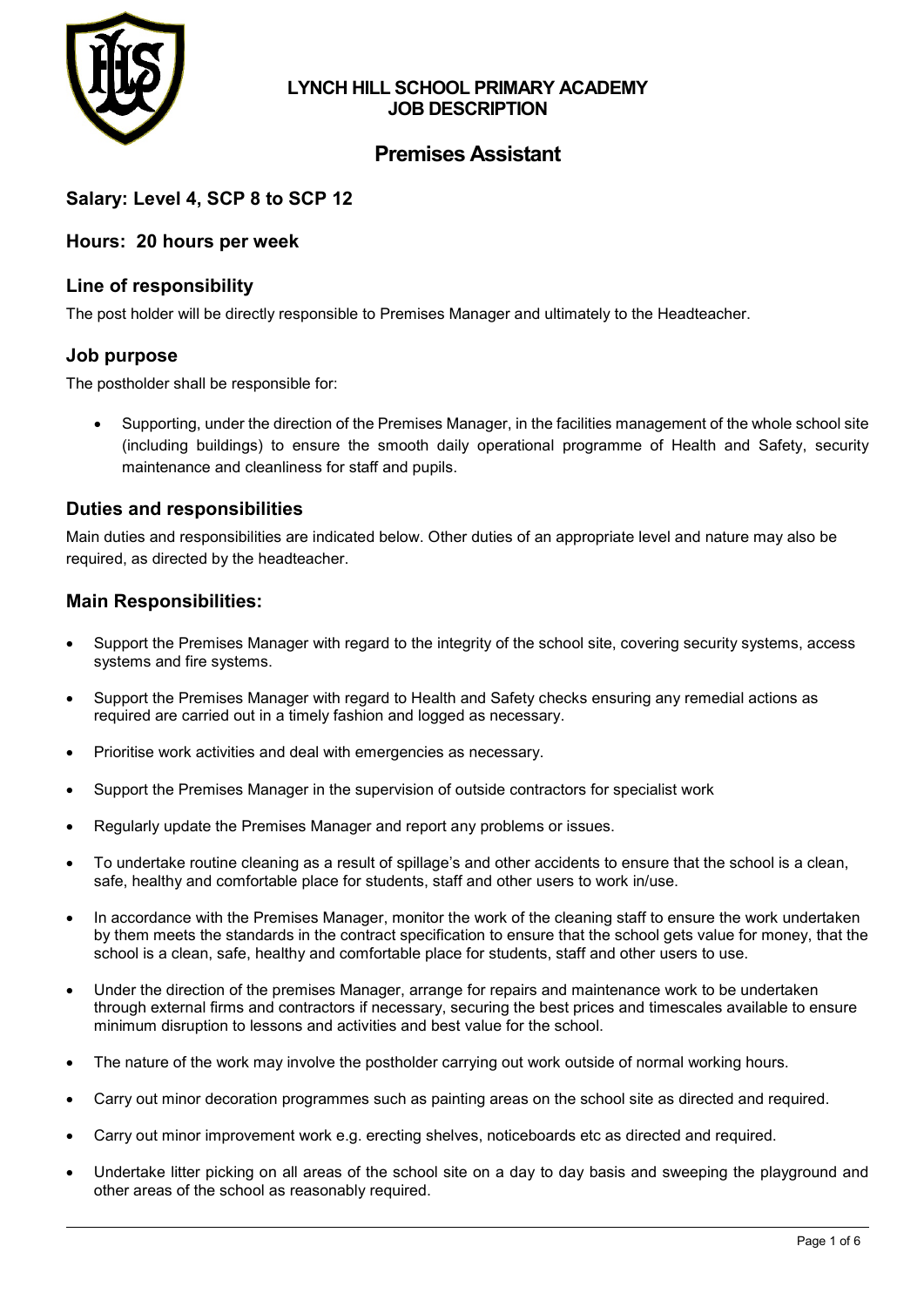- Ensure the maintenance of a clean and orderly working environment of all areas within the school site to include duties such as 'gritting'.
- Porter items received by the school to include distribution, collection and dispatch of goods in a timely fashion.
- Undertake appropriate day to day repairs e.g. redecorating and fixing work to keep the school site operational and safe.
- Undertake routine checks under the direction of the Premises Managers on mechanical and electrical equipment are carried out and faulty equipment and other maintenance requirements are dealt with appropriately.
- Support the Premises Manager in maintaining currency with building maintenance and relevant Health and Safety issues and advice H&S lead and headteacher/SLT on any issues which may need agreeing before proceeding.
- Be responsible for the maintenance of a clean and orderly working environment of all areas within the school site.
- Attend all H&S meetings and other relevant meetings as agreed and directed by the H&S lead and SLT
- In conjunction with the Premises Manager, ensure that equipment and resources are stored securely, tidily and in a way which is compliant with Health and Safety regulations.
- Prepare risk assessments as required.
- Provide emergency access and attend to emergencies outside of core working hours.
- Play a full and active part in activities relating to the continuing improvement and prosperity of the school.
- Undertake own administration so that all records are up to date
- Contribute to premises development plans
- Liaise effectively with the Premises Manager and the Business and Procurement Manager as necessary

#### **General**

- Under the direction of the SLT attend school events as required outside of normal working hours.
- Participate in school emergencies as required, including co-ordinating evacuation arrangements, locating pupils and relevant staff, providing contact details and completing necessary documentation.
- Participate and engage with the school's performance management cycle, taking personal responsibility for development and training opportunities in discussion with the Premises Manager
- Attend training sessions and meetings beyond those specific to role as required which may be outside of normal working hours.
- Keep up-to-date with developments and changes to school policies and procedures and communicate these to colleagues as appropriate.
- S/he shall support her/his line manager in providing information to the headteacher, governing board and its committees as appropriate and when required.
- Perform duties in line with health and safety rules and to take remedial action where hazards are identified
- Undertake the booking of holidays in negotiation and agreement with the Premises Manager
- Carry out any other duties as reasonably directed by the headteacher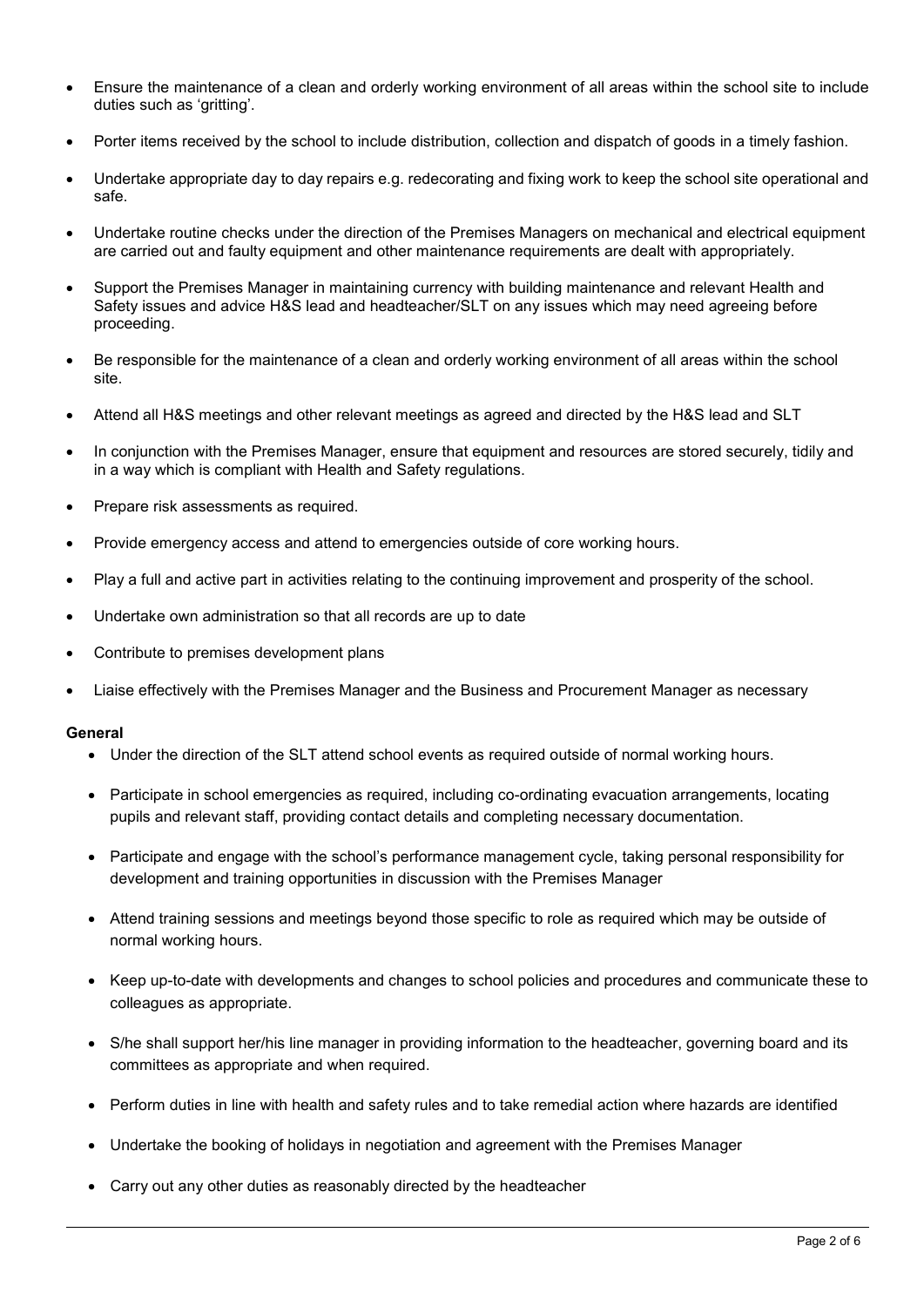#### **Confidentiality**

During the course of your employment you may see, hear or have access to, information on matters of a confidential nature relating to the work of Lynch Hill School Primary or SEBMAT or to the health and personal affairs of pupils and staff. Under no circumstances should such information be divulged or passed on to any unauthorised person or organisation.

#### **Data Protection**

During the course of your employment you will have access to data and personal information that must be processed in accordance with the terms and conditions of the Data Protection Act 2018.

#### **Safeguarding Children**

In accordance with the Trust's commitment to follow and adhere to the most recent versions of the Department for Education's (DfE) guidance entitled "Keeping Children Safe in Education" and "Safeguarding Children and Young People and Young Vulnerable Adults Policy" and all other relevant guidance and legislation in respect of safeguarding children, you are required to demonstrate your commitment to promoting and safeguarding the welfare of children and young people in the Trust. All staff are required to maintain appropriate professional boundaries in relationships with children and with all members of the school community and outside agencies, and exercise sound professional judgment which always focuses upon the best interests of the students and the Trust.

You are also required to know and comply with the most recent version of the DfE document 'Guidance for Safer Working Practice for Adults who work with Children and Young People.' You are required to have satisfactory Enhanced DBS clearance with barred list information. Your role requires you to observe and maintain appropriate professional boundaries at all times and avoid behaviour that might be misinterpreted by others. You must understand and carry out your duties in accordance with the responsibilities of being in a position of trust and despatch your duty of care appropriately at all times. You will be expected to present a consistently positive image of the school and uphold public trust and confidence at all times.

| Signed by     |  |
|---------------|--|
| Job Holder:   |  |
|               |  |
| Signed by     |  |
| Line Manager: |  |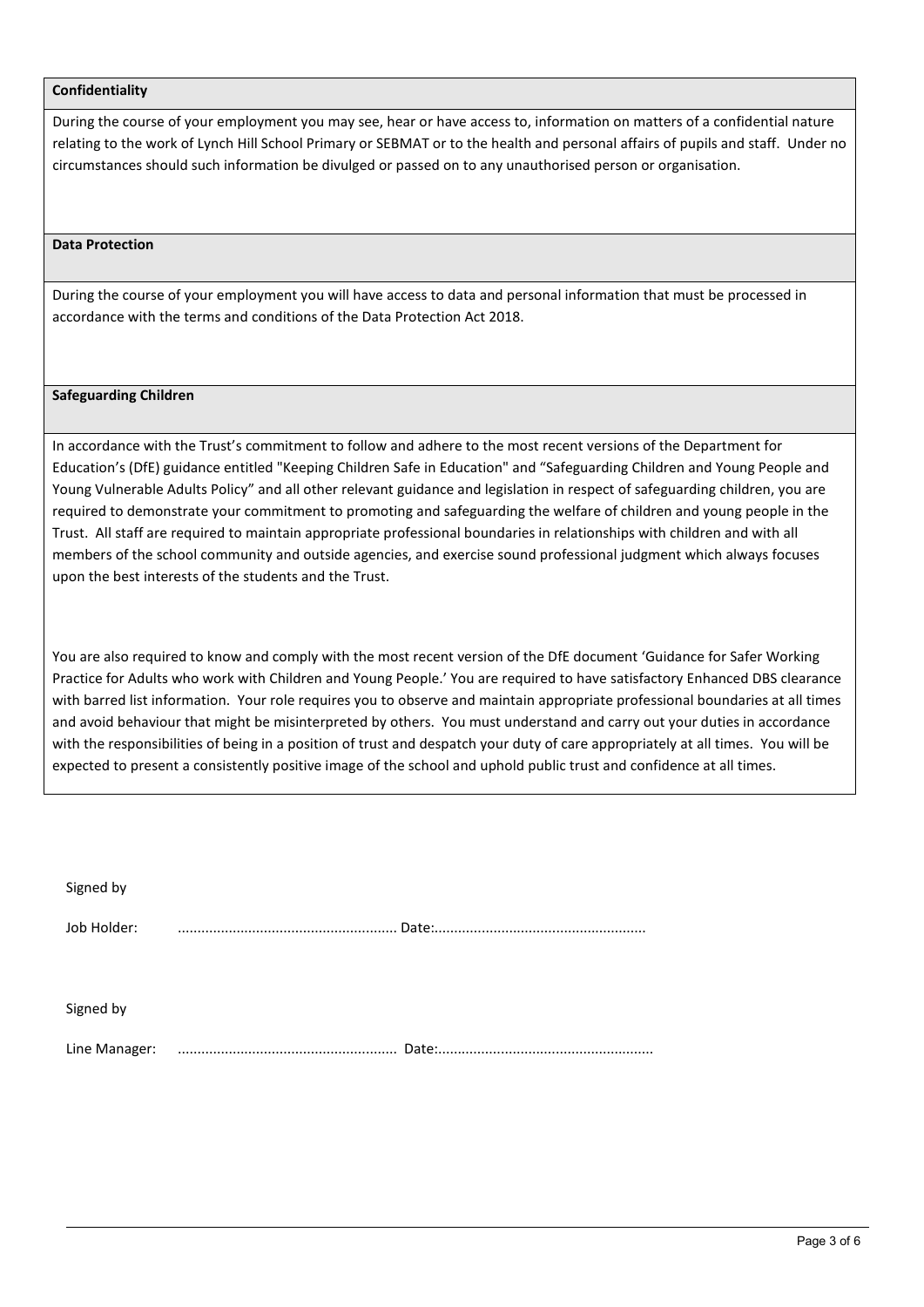# **PREMISES ASSISTANT: PERSON SPECIFICATION**

| <b>Essential</b>                                                                                                                                                                                                                                                                                                                                                                                                                                                                                                                                                                | <b>Desirable</b>                                                                                                                                                                                                                                                                                                                                 | <b>Evidence</b>                                                                                                          |  |  |  |
|---------------------------------------------------------------------------------------------------------------------------------------------------------------------------------------------------------------------------------------------------------------------------------------------------------------------------------------------------------------------------------------------------------------------------------------------------------------------------------------------------------------------------------------------------------------------------------|--------------------------------------------------------------------------------------------------------------------------------------------------------------------------------------------------------------------------------------------------------------------------------------------------------------------------------------------------|--------------------------------------------------------------------------------------------------------------------------|--|--|--|
| <b>Qualifications and experience:</b>                                                                                                                                                                                                                                                                                                                                                                                                                                                                                                                                           |                                                                                                                                                                                                                                                                                                                                                  |                                                                                                                          |  |  |  |
| Appropriate qualification/s<br>$\bullet$<br>and/or proven experience in<br>field.<br>Evidence of premises<br>management experience to<br>support the day-to-day<br>operation of an<br>establishment/company.<br>Experience of working with<br>contractors and negotiating<br>contracts to requirements.<br>Experience of managing site<br>projects.                                                                                                                                                                                                                             | Further education<br>qualifications in related<br>field/s.<br>Experience of working in a<br>school or similar<br>establishment.<br>Experience of managing<br>health and safety.<br>Experience of working in the<br>building/construction industry.<br>Experience of line-<br>management of staff<br>including a team.<br>Able to drive a minibus | Application form<br>Letter of application<br>References<br>Interviews<br>Certificate/s (to be available at<br>interview) |  |  |  |
| Knowledge and skills:<br>Ability to build and form good<br>$\bullet$<br>relationships with students,<br>colleagues and other<br>professionals.<br>Ability to lead, develop and<br>motivate a team of staff,<br>delegating duties as required.<br>Ability to work constructively<br>as part of a team,<br>understanding school roles<br>and responsibilities including<br>own.<br>Good verbal and written<br>communication skills<br>appropriate to the need to<br>communicate effectively with<br>colleagues, students and<br>other professionals.<br>Good standard of numeracy | Working knowledge of<br>$\bullet$<br>establishing and reviewing<br>development plans.<br>Managing and monitoring a<br>budget, and providing<br>required reports.<br>Working knowledge<br>construction/building<br>regulations.                                                                                                                   | Application form<br>Letter of application<br>References<br><b>Interviews</b>                                             |  |  |  |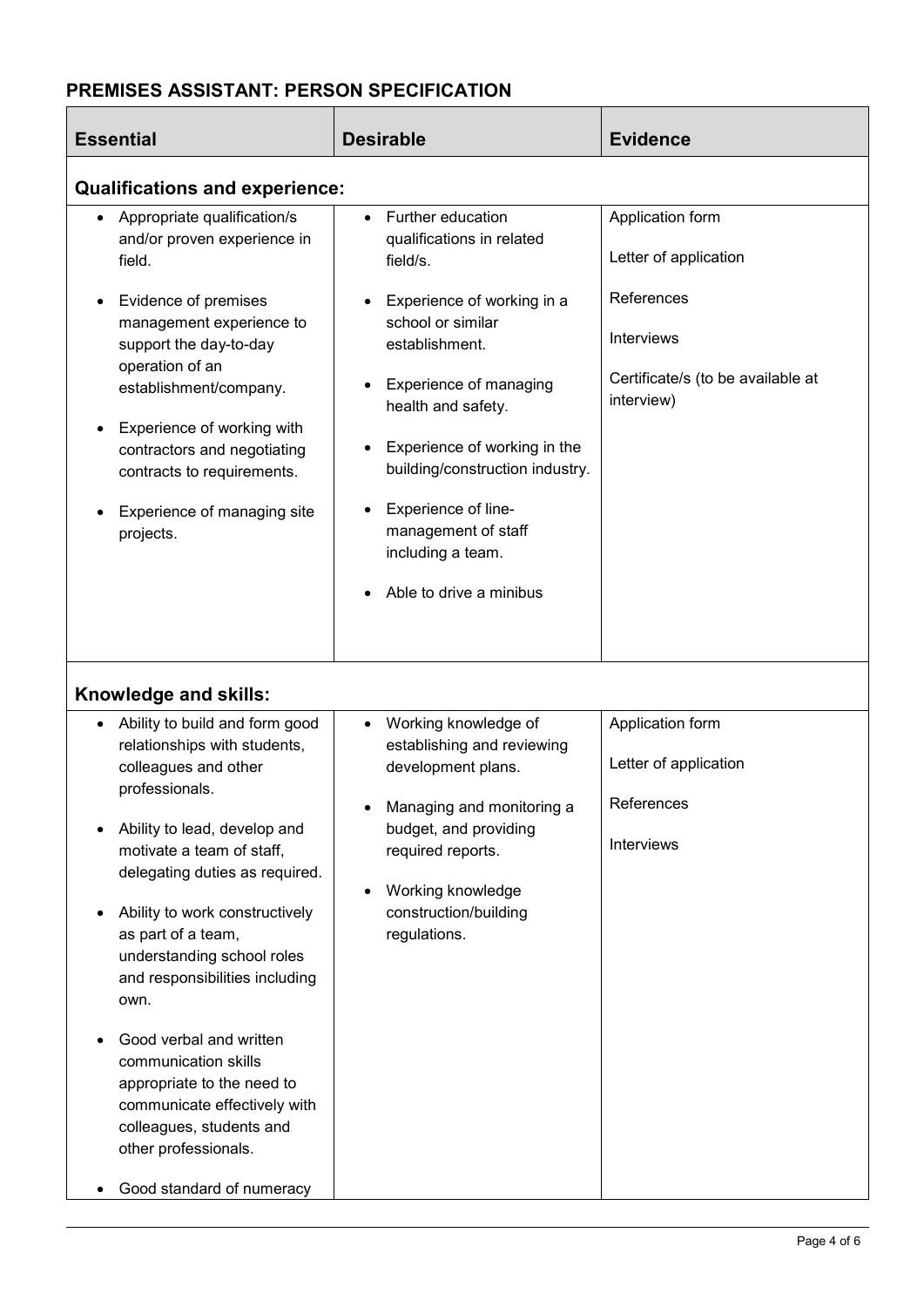| <b>Essential</b>                                                                                                                                                    | <b>Desirable</b> | <b>Evidence</b>                           |
|---------------------------------------------------------------------------------------------------------------------------------------------------------------------|------------------|-------------------------------------------|
| and literacy skills.                                                                                                                                                |                  |                                           |
| Ability to absorb and<br>$\bullet$<br>understand a wide range of<br>information and deal                                                                            |                  |                                           |
| with confidential issues<br>appropriately.                                                                                                                          |                  |                                           |
| Ability to operate a range of<br>٠<br>IT equipment and other<br>specialised resources.                                                                              |                  |                                           |
| Ability to proficiently use<br>$\bullet$<br>office computer software<br>including word-processing,<br>spreadsheet, database and<br>internet systems.                |                  |                                           |
| Working knowledge of<br>$\bullet$<br>relevant policies, procedures,<br>codes of practice, and<br>awareness of relevant<br>legislation such as health and<br>safety. |                  |                                           |
| <b>Personal qualities:</b>                                                                                                                                          |                  |                                           |
| Initiative and ability to<br>prioritise one's own work.<br>Able to follow direction and<br>$\bullet$                                                                |                  | Application form<br>Letter of application |
| work in collaboration with the<br>line manager and senior<br>leadership team (SLT).                                                                                 |                  | References<br>Interviews                  |
| Able to work flexibly to meet<br>$\bullet$<br>deadlines and respond to<br>unplanned situations.                                                                     |                  |                                           |
| Efficient and meticulous in<br>organisation.                                                                                                                        |                  |                                           |
| Ability to reach and bend, and<br>$\bullet$<br>to carry out some heavy<br>lifting.                                                                                  |                  |                                           |
| Able to work evening and<br>$\bullet$                                                                                                                               |                  |                                           |

hours emergencies.

weekends and attend out of